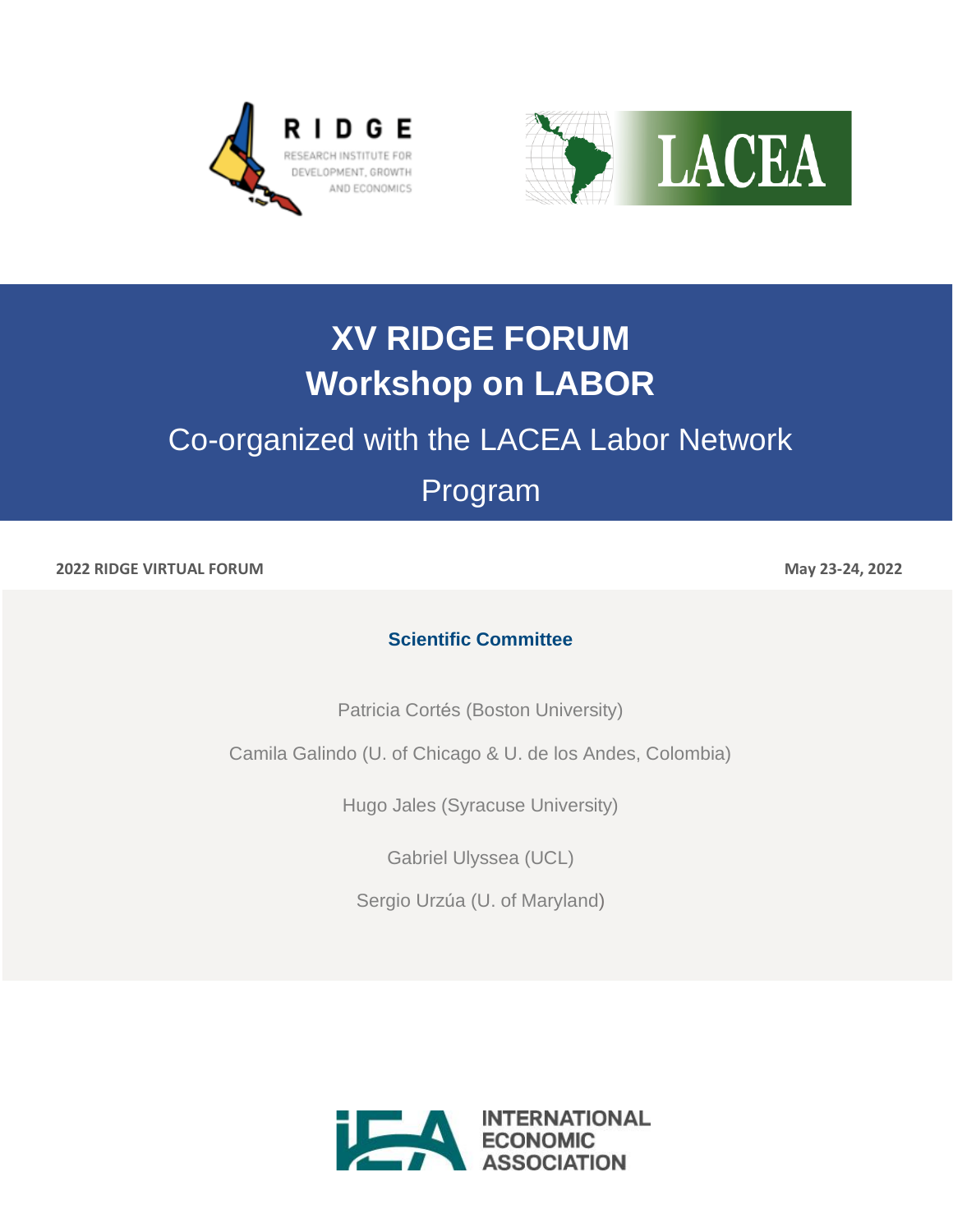#### WORKSHOP PROGRAM

#### **NOTICE: All times are EST**

### **May, Monday 23**

| 08:50-9:00am  | <b>Welcome</b>                                                                                                                                     |
|---------------|----------------------------------------------------------------------------------------------------------------------------------------------------|
| 09:00-09:35am | Does Education Prevent Job Loss During Downturns? Evidence from Exogenous School<br>Assignments and COVID-19 in Barbados. Diether Beuermann, IADB  |
| 09:35-10:10am | Teacher Licensing, Teacher Supply, and Student Achievement: Nationwide Implementation of<br>edTPA. Bobby Chung, St Bonaventure University          |
| 10:10-10:45am | Parenthood and Criminal Behavior in Brazil. Roberto Hsu Rocha, UC Berkeley                                                                         |
| 10:45-11:00am | <b>Break</b>                                                                                                                                       |
| 11:00-11:35am | The Kids Aren't Alright: Parental Job Loss and Children's Education in Brazil. Diogo Britto,<br><b>Bocconi University</b>                          |
| 11:35-12:10pm | Secondary Schools with Televised Lessons: The Labor Market Returns of the Mexican<br>Telesecundaria. Laia Navarro-Sola, IIES, Stockholm University |
| 12:10-12:45pm | Putting Kids Out of Work: Unintended Consequences of Child Labor Legislation in Bolivia. Leah<br>Lakdawala, Wake Forest University                 |
| 12:45-1:30pm  | Lunch                                                                                                                                              |
| 1:30-2:05pm   | U.S. Immigration Enforcement and Mexican Labor Markets. Thomas Pearson, Boston University                                                          |
| 2:05-2:40pm   | <b>Cushioning Effect of Immigrant Mobility. Cem Ozguzel, OECD</b>                                                                                  |
| 2:40-3:15pm   | The effect of childhood urban residency on earnings: Evidence from Brazil. Raoul Van<br>Maarseveen, Uppsala University.                            |
| 3:15-3:30pm   | <b>Break</b>                                                                                                                                       |
| 3:30-4:05pm   | Job Recalls and Worker Flows over the Life Cycle. Xincheng Qiu, University of Pennsylvania                                                         |
| 4:05-4:40pm   | Routine-Biased Technological Change and Endogenous Skill Investments. Bladimir Carillo,<br>Universidade Federal de Pernambuco                      |